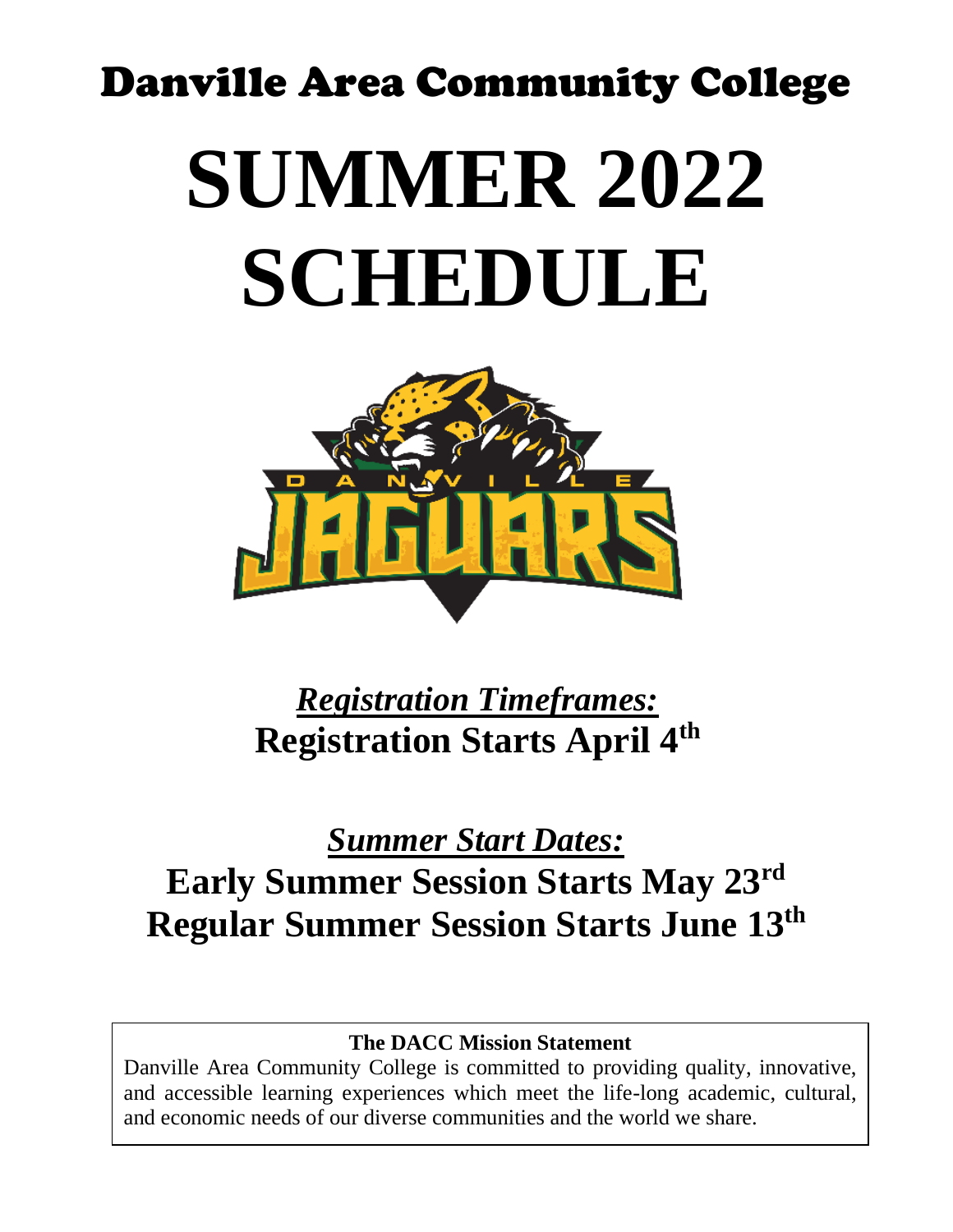#### **SUMMER 2022 REGISTRATION**

Registration for Summer classes start Monday, April 4<sup>th</sup>. Current part-time students may register in person or via phone with the Registration Office for 1- 11 credit hours if no advisement is needed. Students who want to register for 12 or more credit hours (full-time), new part-time students who are working toward a certificate or degree, or students who need advisement should meet with an academic advisor by making an appointment or visiting them during walk-in hours. Call 443-8750 for appt/walk-in hours.

Early Summer Classes: May 23 – June 10.

Regular Summer Classes: June 13 – July 29.

#### **GENERAL STUDENT SERVICE HOURS**

| April $4 -$ May 20 | Mon – Fri, $8:00 \text{ am} - 5:00 \text{ pm}$ |
|--------------------|------------------------------------------------|
| May $23 - Aug 12$  | Mon – Thurs, $7:30$ am – $4:30$ pm             |
|                    | Friday, $7:30 \text{ am} - 4:00 \text{ pm}$    |
| Aug 15 $&$ After   | Mon – Fri, $8:00 \text{ am} - 5:00 \text{ pm}$ |

#### **ALL COLLEGE OFFICES WILL BE CLOSED**

Summer 2022 Dates: May 30 – Memorial Day June 20 – Juneteenth Day July 4 – Independence Day

#### **PICTURE ID CARDS**

Once registered, DACC students must obtain their Picture ID Card. Students may do this in the Information Office (Vermilion Hall). **Please note: DACC Picture ID Cards are required to charge Bookstore items to your account.**



#### **STUDENTS' RIGHTS & RESPONSIBILITIES**

It is each student's responsibility to be familiar with the information presented in the DACC Catalog, Student Handbook, and website. In no case will a regulation be waived or an exception granted because a student is unaware of the policies and procedures available from the sources mentioned above, or contend that they were not informed of the regulations and procedures. Links to the information/documents mentioned above:

DACC Website: <http://www.dacc.edu/> Catalog: <http://www.dacc.edu/catalog/> Handbook: <http://www.dacc.edu/assets/pdfs/student-handbook/StuHandbook.pdf> Other Important Notices & Policies:<http://www.dacc.edu/ar/srtk>

#### **TEXTBOOK INFO & BOOKSTORE HOURS**

**A DACC Student Picture ID Card is required when charging purchases to a student account. All students must have a copy of their schedule to determine the appropriate textbooks.** 

Summer 2022 textbook sales information is available at: **[http://www.dacc.bkstr.com](http://www.dacc.bkstr.com/)**

**Follett Access (IncludED) Textbooks:** Follett Access Textbooks are digital books that are charged directly to the student account.

General Bookstore Hours:

\* Monday thru Friday 8:00 am – 5:00 pm

#### **ONLINE TEST PROCTERING**

**What is Respondus?** Respondus is a Lockdown Browser which locks down the testing environment for tests taken in Blackboard. Depending on the instructor settings you maybe required to use a camera while taking the test. When using the Lockdown Browser you will not be able to copy, print, access other applications, visit other websites, or close the test until it is submitted.

#### **myDACC/SELF-SERVICE**

Students should retrieve their schedules, tuition bills, and various other information and/or services online through self service through there myDACC account access to computers will be available on the DACC campus in Lincoln Hall. Visit my.dacc.edu/ today!

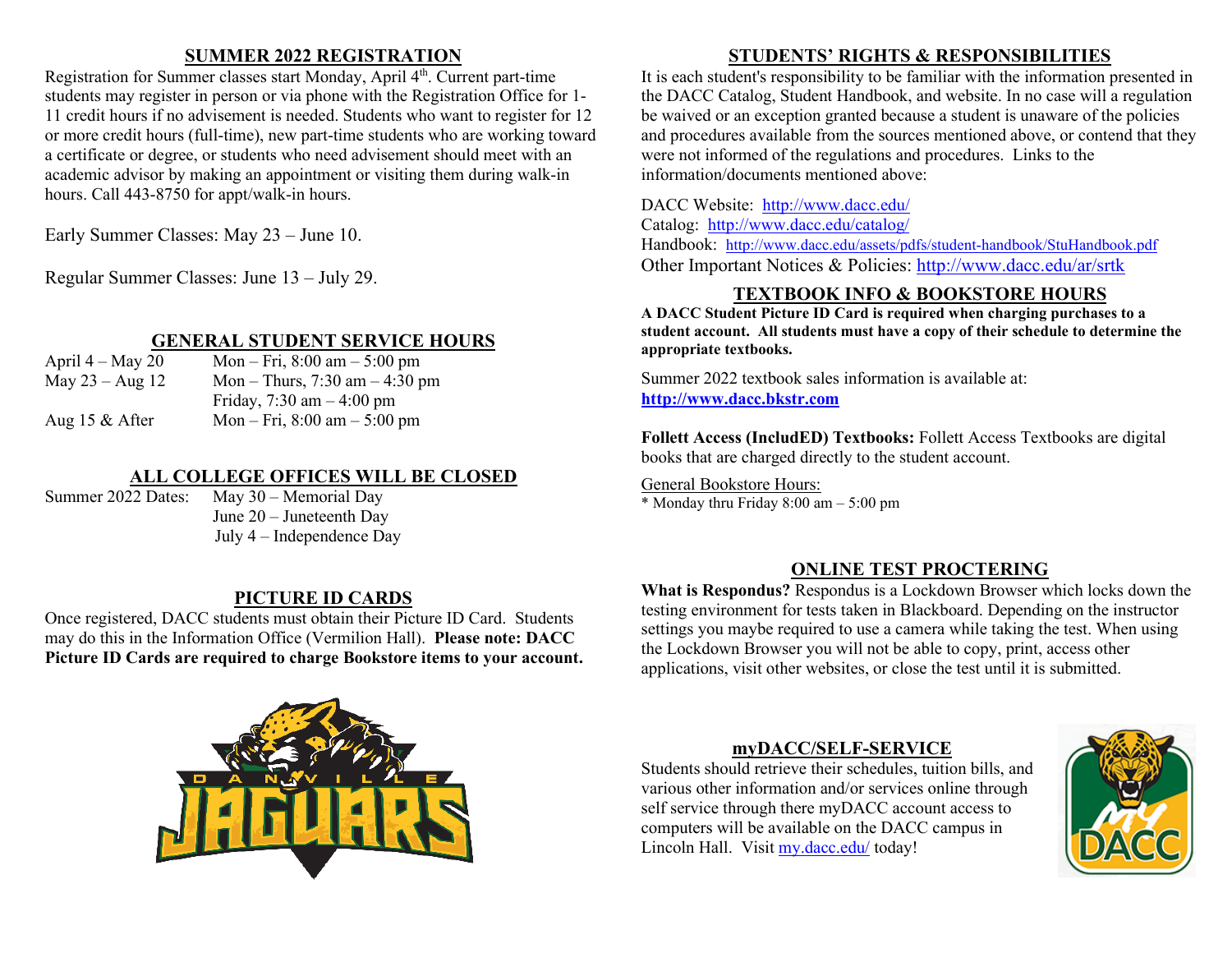#### **SCHEDULE ABBREVIATIONS**

| Special/Off-Campus Sites: | <b>Weekday Codes:</b>                     | On-Campus Buildings: |
|---------------------------|-------------------------------------------|----------------------|
| <b>ARM=Armstrong HS</b>   | M=Monday                                  | CH=Cannon Hall       |
| <b>BI=Bismarck HS</b>     | $T = Tuesday$                             | CT=Clock Tower       |
| DT=Downtown Danville      | W=Wednesday                               | LH=Lincoln Hall      |
| DV=Danville HS            | TH=Thursday                               | MM=Mary Miller Ctr.  |
| GT=Georgetown HS          | F=Friday                                  | OH=Ornamental Hort.  |
| HEX=Hoopeston Ext. Site   | S=Saturday                                | PH=Prairie Hall      |
| HO=Hoopeston HS           | $SU =$ Sunday                             | TC=Technology Ctr.   |
| MC=Middle College         |                                           | VH=Vermilion Hall    |
| MI=Milford HS             |                                           |                      |
| SF=Salt Fork HS           | Misc:                                     |                      |
| SL=Schlarman Academy      | $NA = Not$ Applicable $N = Night$ Section |                      |
| VM=Village Mall           | TBA= To Be Announced $P =$ Pilot Section  |                      |
| VV=Westville HS           | $SI =$ Supplemental Instruction           |                      |
|                           | <b>Instruction Methods:</b>               |                      |
| $WEB = Web/Online$        | $LAB = Lab$                               | $LEC = Lecture$      |
| $LLB =$ Lecture & Lab     | $CLN = Clinical$                          | $INT = Internship$   |

#### Online & Hybrid Sections:

- W Online Section that is taught completely online. Student is not required to visit campus.
- WE Online section that **requires visits to campus** for midterm and/or final exams
- WH **Online Hybrid** Section that is taught online, but also requires at least 1 visit to campus. Some sections will have scheduled on-campus meetings each week.
- WS Online Section that is taught online but also requires **virtual synchronous lectures** at the same time each week.

#### **\$\$ REFUND POLICY \$\$**

*Classes Meeting 12 Weeks or Longer:* If the course is dropped during the first 2 weeks of class, tuition and course fees paid or payable will be refunded\*. *Classes Meeting Less than 12 Weeks:* If the course is dropped during the first week of class, tuition and course fees paid or payable will be refunded\*. \***Exception:** Federal Return of Funds Rule must be applied if receiving Federal student aid

#### **TUITION RATES**

| (Please Note: Tuition and Fees are subject to change) |  |  |  |
|-------------------------------------------------------|--|--|--|
|                                                       |  |  |  |

| $\frac{1}{2}$ and $\frac{1}{2}$ and $\frac{1}{2}$ are subject to enamely          |                                            |  |  |  |  |  |  |  |  |
|-----------------------------------------------------------------------------------|--------------------------------------------|--|--|--|--|--|--|--|--|
| In-District                                                                       | \$150.00 per credit hour                   |  |  |  |  |  |  |  |  |
| Online Tuition Rate for Out-of-                                                   | \$225.00 per credit hour                   |  |  |  |  |  |  |  |  |
| District; 7 County Indiana, Out-of-                                               |                                            |  |  |  |  |  |  |  |  |
| State; and International Residents                                                |                                            |  |  |  |  |  |  |  |  |
| Out-of-District                                                                   | \$270.00 per credit hour                   |  |  |  |  |  |  |  |  |
| Indiana "7 County" Area                                                           | \$225.00 per credit hour                   |  |  |  |  |  |  |  |  |
| Out-of-State                                                                      | \$270.00 per credit hour                   |  |  |  |  |  |  |  |  |
| International                                                                     | \$270.00 per credit hour                   |  |  |  |  |  |  |  |  |
| Rad Tech/Sonography/                                                              | Special rates apply – Call Medical Imaging |  |  |  |  |  |  |  |  |
| Echocardiography                                                                  | Dept. for rates.                           |  |  |  |  |  |  |  |  |
| <b>Truck Driving</b>                                                              | Special rates apply - Call Pete Powell at  |  |  |  |  |  |  |  |  |
|                                                                                   | 443-8565 for rates.                        |  |  |  |  |  |  |  |  |
| Technology/Activity Fee                                                           | \$25.00 per credit hour                    |  |  |  |  |  |  |  |  |
| ** Individual courses may have course fees ranging from \$55 to \$150 per course. |                                            |  |  |  |  |  |  |  |  |

#### **BILLING**

#### **Bills can be viewed through the myDACC/Self Service/Student Finance.**

Counselors, Advisors, and Registration staff will also give you a bill at the point of registration. If payment cannot be made, please utilize one of the payment options listed below.

#### **PAYMENT OPTIONS**

- 1. Pay in full with cash or check
- 2. Pay in full with Visa, MasterCard, or Discover (service fees apply)
- 3. Pay online through the myDACC/Self Service.
- 4. Student Financial Aid. Please note: Eligibility must be determined by payment due date.
- 5. Payment Plan (Nelnet/NBS) on the myDACC/Self Service Interest Free!
- 6. Apply for Athletic and/or Academic Scholarships.
- 7. Employer paid or other 3rd party payment such as VCW or other options.

#### **WITHDRAWAL POLICY**

Students may officially withdraw from their courses with a W grade until the Friday before their final examinations. Since start/end dates vary, withdrawal dates will be posted every semester. It is the student's responsibility to know the dates. Dates for each semester will be posted at the Admissions Office, all around campus, and on our website at<http://www.dacc.edu/ar/withdraw>

Go to <http://www.dacc.edu/ar/withdraw> for the withdrawal deadlines for each class in the current semester. The deadline is based on the class start and end dates. Please note, refunds are NOT given for withdrawals. **It is the student's responsibility to know the dates!**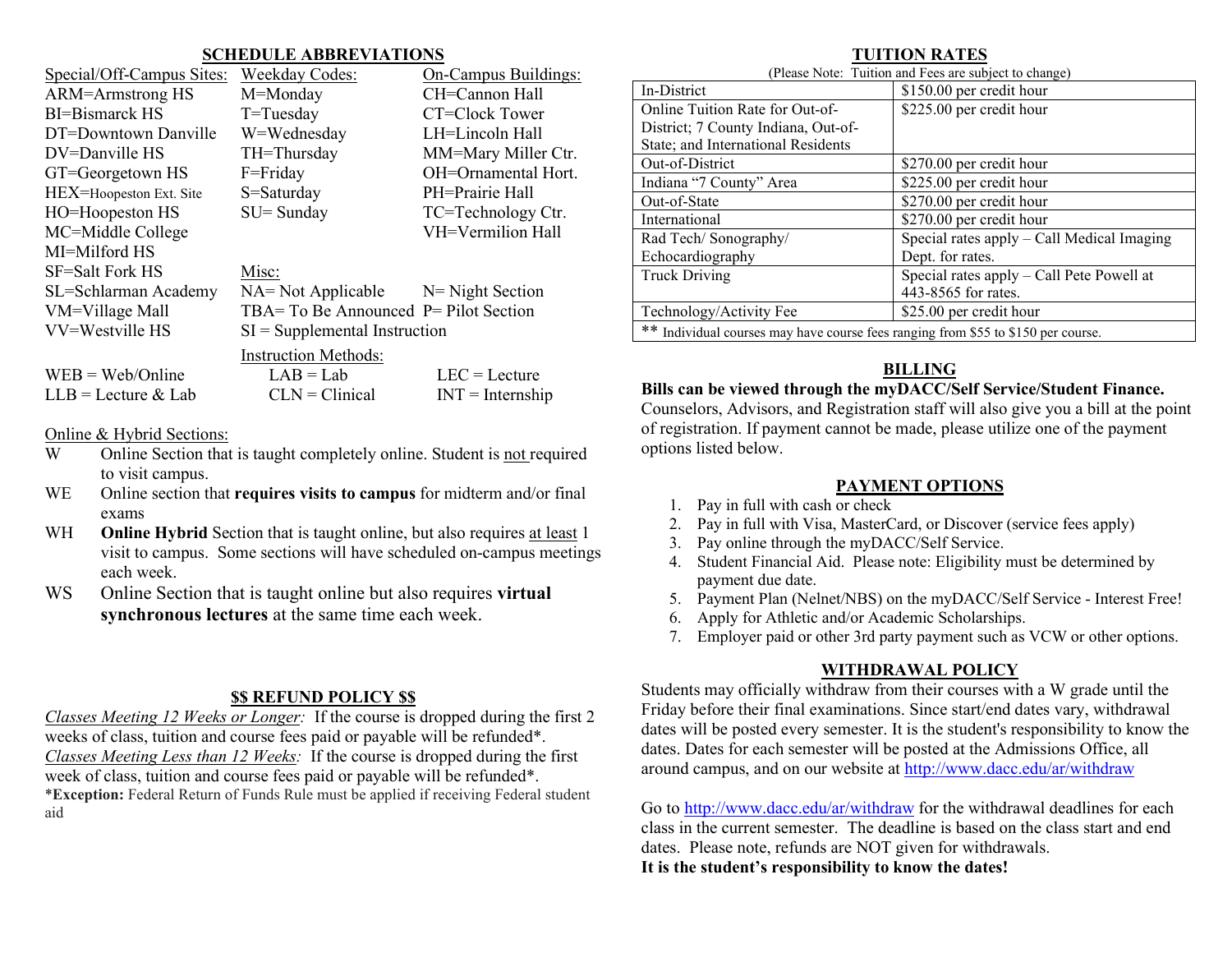| <b>DACC Summer 2022 Schedule</b> |                                      |                       |               |                        |                 |                        |                            |                 |                         |          |                                         |  |
|----------------------------------|--------------------------------------|-----------------------|---------------|------------------------|-----------------|------------------------|----------------------------|-----------------|-------------------------|----------|-----------------------------------------|--|
| <b>Section Name</b>              | <b>Section Title</b>                 | Instr Meth Instructor |               | <b>Start Date</b>      | <b>End Date</b> | Credit<br><b>Hours</b> | <b>Start Time End Time</b> |                 | Days                    |          | <b>Course Fees</b> Course Comments      |  |
| ARTS-111-W                       | Art History I                        | <b>WEB</b>            | Johnson       | $\frac{1}{6}$ /13/2022 | 7/29/2022 3     |                        | <b>WEB</b>                 | WEB             | <b>WEB</b>              | \$65.00  |                                         |  |
| ARTS-112-W                       | Art History II                       | <b>WEB</b>            | Johnson       | 6/13/2022              | 7/29/2022 3     |                        | <b>WEB</b>                 | <b>WEB</b>      | <b>WEB</b>              | \$65.00  |                                         |  |
| ARTS-115-W                       | Art Appreciation                     | WEB                   | Johnson       | 6/13/2022              | 7/29/2022 3     |                        | WEB                        | WEB             | WEB                     | \$65.00  |                                         |  |
| <b>ARTS-115-WX</b>               | <b>Art Appreciation</b>              | <b>WEB</b>            | Johnson       | 5/23/2022              | $6/10/2022$ 3   |                        | <b>WEB</b>                 | <b>WEB</b>      | <b>WEB</b>              | \$65.00  | <b>Early Summer 3 Week Course.</b>      |  |
| <b>BACC-100-W</b>                | Intro to Accounting                  | <b>WEB</b>            | Springer      | 6/13/2022              | 7/29/2022 3     |                        | <b>WEB</b>                 | WEB             | <b>WEB</b>              | \$65.00  |                                         |  |
| <b>BIOL-001-T</b>                | Cadaver Tutorial                     | LEC                   | Carlon        | 6/13/2022              | 7/29/2022 0     |                        | <b>TBA</b>                 | <b>TBA</b>      | TBA                     | \$150.00 | Contact instructor directly.            |  |
| <b>BIOL-002-T</b>                | Cadaver Lab II                       | LEC                   | Carlon        | 6/13/2022              | 7/29/2022 0     |                        | TBA                        | TBA             | TBA                     | \$150.00 | Contact instructor directly.            |  |
| <b>BIOL-101-W</b>                | Human Biology                        | WEB/LAB               | Brown         | 6/13/2022              | 7/29/2022 4     |                        | WEB                        | WEB             | WEB                     | \$65.00  | Respondus is required.                  |  |
| <b>BIOL-102-WH</b>               | Principles of Biology                | <b>WEB</b>            | Loveless      | 6/13/2022              | 7/29/2022 4     |                        | <b>WEB</b>                 | <b>WEB</b>      | <b>WEB</b>              | \$100.00 | Choose Lab 1.<br>Respondus is required. |  |
| BIOL-102L-1                      | Principles of Biology Lab            | LAB                   | Loveless      | 6/13/2022              | 7/29/2022 0     |                        | 9:00 AM                    | 11:20 AM        | <b>TTH</b>              |          |                                         |  |
| <b>BIOL-105-W</b>                | Intro to Environment                 | WEB                   | Loveless      | 6/13/2022              | 7/29/2022 3     |                        | <b>WEB</b>                 | <b>WEB</b>      | WEB                     | \$65.00  |                                         |  |
| <b>BIOL-136-WH</b>               | Anatomy and Physiology I             | WEB                   | Carlon        | 6/13/2022              | 7/29/2022 4     |                        | <b>WEB</b>                 | <b>WEB</b>      | <b>WEB</b>              | \$100.00 | Choose Lab 1                            |  |
| BIOL-136L-1                      | Anatomy & Physiology I Lab           | LAB                   | Carlon        | 6/13/2022              | 7/29/2022 0     |                        | 8:00 AM                    | 10:50 AM        | TTH                     |          |                                         |  |
| BIOL-137-WHZ                     | Anatomy & Physiology II              | WEB                   | Poffinbarger  | 6/27/2022              | 7/29/2022 4     |                        | WEB                        | WEB             | <b>WEB</b>              | \$100.00 | Choose Lab 1                            |  |
| BIOL-137L-1                      | Anatomy & Physiology II Lab          | LAB                   | Poffinbarger  | 6/27/2022              | 7/29/2022 0     |                        | 9:00 AM                    | 10:50 AM        | <b>MWF</b>              |          |                                         |  |
| <b>BIOL-140-A</b>                | <b>Microbiology</b>                  | LEC.                  | <b>Brown</b>  | 5/23/2022              | $6/24/2022$ 4   |                        | 1/0/1900                   | 10:50 AM        | <b>MWTH</b>             | \$65.00  | Choose Lab 1                            |  |
| <b>BIOL-140L-1</b>               | <b>Microbiology Laboratory</b>       | LAB                   | <b>Brown</b>  | 5/23/2022              | $6/24/2022$ 0   |                        | 1/0/1900                   | 12:50 PM        | <b>MWTH</b>             |          |                                         |  |
| <b>BIOL-140-WH</b>               | <b>Microbiology</b>                  | <b>LAB</b>            | <b>Brown</b>  | 5/23/2022              | 7/15/2022 4     |                        | 6:00 PM                    | 8:20 PM         | <b>MWTH</b>             | \$100.00 | Lab is included.                        |  |
|                                  |                                      | <b>WEB</b>            |               |                        |                 |                        | <b>WEB</b>                 | <b>WEB</b>      | <b>WEB</b>              |          | Respondus is optional.                  |  |
| <b>BMGT-114-W</b>                | <b>Principles of Management</b>      | <b>WEB</b>            | <b>Crain</b>  | 5/23/2022              | $7/8/2022$ 3    |                        | <b>WEB</b>                 | <b>WEB</b>      | <b>WEB</b>              | \$65.00  | <b>Early 7 Week Course</b>              |  |
| <b>BMGT-117-W</b>                | <b>Principles of Marketing</b>       | <b>WEB</b>            | <b>Slavik</b> | 5/23/2022              | $7/8/2022$ 4    |                        | <b>WEB</b>                 | <b>WEB</b>      | <b>WEB</b>              | \$65.00  | <b>Early 7 Week Course</b>              |  |
| BOFF-121-W                       | <b>Fundamentals of Bus Documents</b> | WEB/LAB Hargrove      |               | 6/13/2022              | 7/29/2022 3     |                        | <b>WEB</b>                 | WEB             | <b>WEB</b>              | \$65.00  |                                         |  |
| <b>BOFF-125-W</b>                | <b>Business Communication Strat</b>  | WEB/LAB               | Hargrove      | 6/13/2022              | 7/29/2022 3     |                        | <b>WEB</b>                 | WEB             | WEB                     | \$65.00  |                                         |  |
| <b>BOFF-135-W</b>                | <b>Business Etiquette and Ethics</b> | <b>WEB</b>            | <b>Slavik</b> | 5/23/2022              | $7/8/2022$ 3    |                        | <b>WEB</b>                 | <b>WEB</b>      | <b>WEB</b>              | \$65.00  | <b>Early 7 Week Course</b>              |  |
| BOFF-139-WHF                     | <b>Medical Office Procedures</b>     | LEC                   | Milam         | 6/13/2022              | 7/29/2022 3     |                        | 1:00 PM                    | 4:20 PM         | W                       | \$65.00  |                                         |  |
| <b>BOFF-140-B</b>                |                                      | <b>WEB</b><br>LEC     | Milam         | 6/13/2022              | 7/29/2022 3     |                        | <b>WEB</b>                 | WEB<br>12:20 PM | <b>WEB</b><br><b>MW</b> |          |                                         |  |
|                                  | <b>Medical Terminology</b>           |                       |               |                        |                 |                        | 9:00 AM                    |                 |                         |          |                                         |  |
| <b>BOFF-140-W</b>                | <b>Medical Terminology</b>           | <b>WEB</b>            | Milam         | 6/13/2022              | 7/29/2022 3     |                        | <b>WEB</b>                 | <b>WEB</b>      | <b>WEB</b>              | \$65.00  |                                         |  |
| <b>BOFF-225-W</b>                | <b>Spreadsheet Applications</b>      | WEB/LAB Slavik        |               | 5/23/2022              | $7/8/2022$ 3    |                        | <b>WEB</b>                 | <b>WEB</b>      | <b>WEB</b>              | \$65.00  | <b>Early 7 Week Course</b>              |  |
| <b>BOFF-230-W</b>                | <b>Adv Spreadsheet Applications</b>  | <b>WEB/LAB Slavik</b> |               | 5/23/2022              | $7/8/2022$ 3    |                        | <b>WEB</b>                 | <b>WEB</b>      | <b>WEB</b>              | \$65.00  | <b>Early 7 Week Course</b>              |  |
| <b>BOFF-249-T</b>                | Medical Office Procedures II         | LEC                   | Milam         | 6/13/2022              | 7/29/2022 3     |                        | <b>TBA</b>                 | <b>TBA</b>      | <b>TBA</b>              |          |                                         |  |
| CACC-101-W                       | <b>Financial Accounting</b>          | <b>WEB</b>            | Fink          | 6/13/2022              | 7/29/2022 4     |                        | <b>WEB</b>                 | WEB             | WEB                     | \$65.00  |                                         |  |
| CACC-105-W                       | <b>Managerial Accounting</b>         | <b>WEB</b>            | Fink          | 6/13/2022              | 7/29/2022 3     |                        | <b>WEB</b>                 | WEB             | <b>WEB</b>              | \$65.00  |                                         |  |
| <b>CACC-166-W</b>                | <b>Cost Accounting</b>               | <b>WEB</b>            | Springer      | 6/13/2022              | 7/29/2022 3     |                        | <b>WEB</b>                 | <b>WEB</b>      | <b>WEB</b>              | \$65.00  |                                         |  |

Codes: W=Totally Online Section; WE=Online Section with Exams on campus; WH=Online Section that requires visits to campus; WS=Virtual Synchronous Lectures.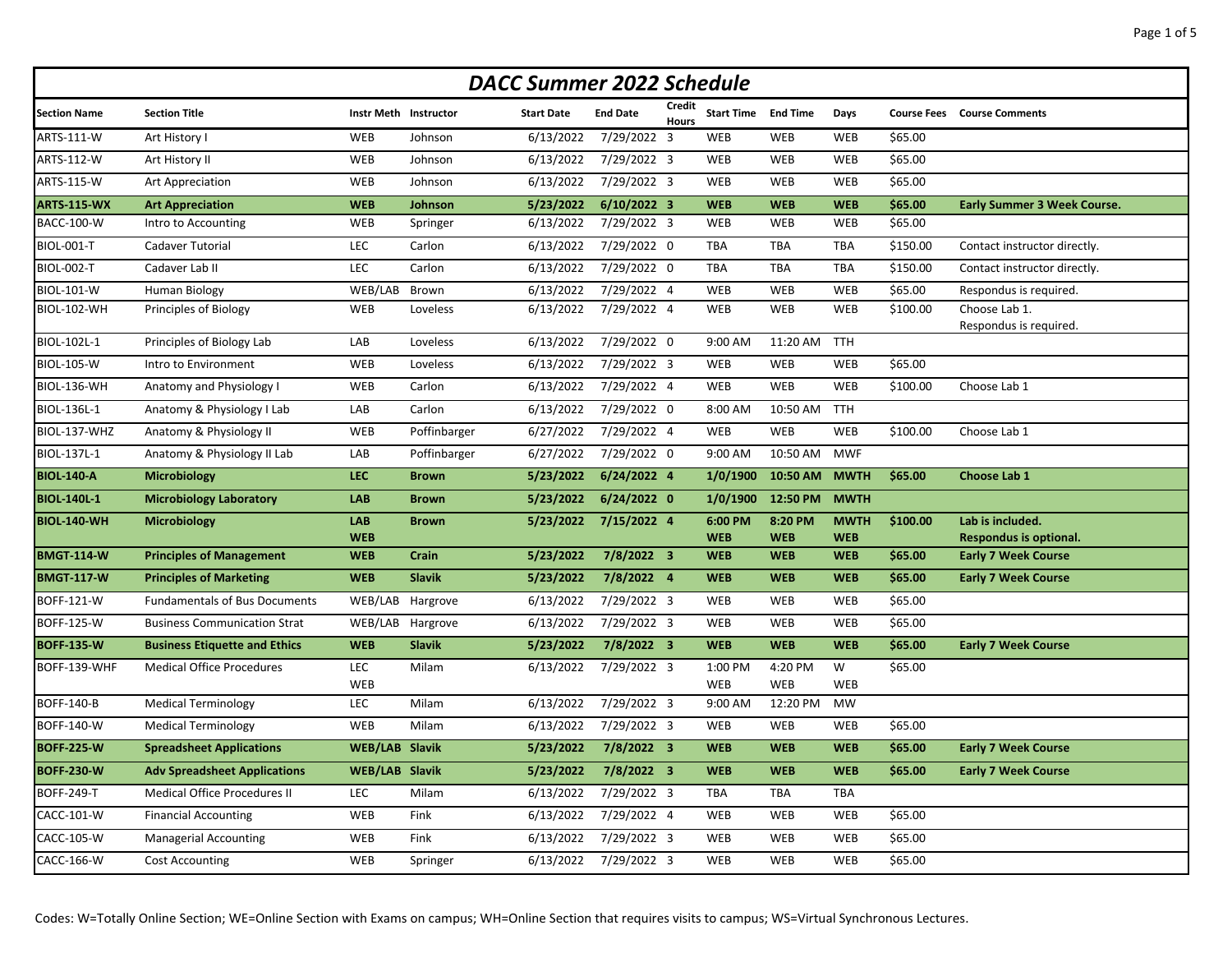| <b>DACC Summer 2022 Schedule</b> |                                       |                          |                 |                   |                          |                 |                   |                 |                           |                    |                                                             |  |
|----------------------------------|---------------------------------------|--------------------------|-----------------|-------------------|--------------------------|-----------------|-------------------|-----------------|---------------------------|--------------------|-------------------------------------------------------------|--|
| <b>Section Name</b>              | <b>Section Title</b>                  | Instr Meth Instructor    |                 | <b>Start Date</b> | <b>End Date</b>          | Credit<br>Hours | <b>Start Time</b> | <b>End Time</b> | Days                      | <b>Course Fees</b> | <b>Course Comments</b>                                      |  |
| <b>CBUS-104-W</b>                | <b>Intro to Business</b>              | <b>WEB</b>               | Crain           | 5/23/2022         | $7/8/2022$ 3             |                 | <b>WEB</b>        | <b>WEB</b>      | <b>WEB</b>                | \$65.00            | <b>Early 7 Week Course</b>                                  |  |
| <b>CBUS-150-W</b>                | <b>Business Computer Systems</b>      | WEB/LAB Hunter           |                 | 6/13/2022         | 7/29/2022 3              |                 | <b>WEB</b>        | <b>WEB</b>      | <b>WEB</b>                | \$65.00            |                                                             |  |
| <b>CBUS-203-W</b>                | <b>Business Law I</b>                 | <b>WEB</b>               | Fink            | 6/13/2022         | 7/29/2022 3              |                 | WEB               | WEB             | <b>WEB</b>                | \$65.00            |                                                             |  |
| <b>CECN-102-W</b>                | <b>Microeconomic Principles</b>       | <b>WEB</b>               | Crain           | 5/23/2022         | $7/8/2022$ 3             |                 | <b>WEB</b>        | <b>WEB</b>      | <b>WEB</b>                | \$65.00            | <b>Early 7 Week Course</b>                                  |  |
| <b>CECN-103-W</b>                | <b>Macroeconomic Principles</b>       | <b>WEB</b>               | Crain           | 5/23/2022         | $7/8/2022$ 3             |                 | <b>WEB</b>        | <b>WEB</b>      | <b>WEB</b>                | \$65.00            | <b>Early 7 Week Course</b>                                  |  |
| CHEM-100-WH                      | Chemistry Intro (Non-Science)         | WEB                      | Nicely          | 6/13/2022         | $7/29/2022$ 4            |                 | WEB               | WEB             | WEB                       | \$100.00           | Choose Lab 1.                                               |  |
| CHEM-100L-WH1                    | <b>General Chemistry Lab</b>          | LAB                      | Nicely          | 6/13/2022         | $\frac{1}{7}{29}/2022$ 0 |                 | 8:00 AM           | 9:50 AM         | <b>TTH</b>                |                    |                                                             |  |
| CRIM-105-W                       | Intro to Corrections                  | <b>WEB</b>               | Williams        | 6/13/2022         | 7/29/2022 3              |                 | <b>WEB</b>        | WEB             | <b>WEB</b>                | \$65.00            |                                                             |  |
| <b>CRIM-208-T</b>                | Criminal Justice Internship           | <b>INT</b>               | Williams        | 6/13/2022         | 7/29/2022 3              |                 | TBA               | <b>TBA</b>      | <b>TBA</b>                |                    |                                                             |  |
| CSCI-100-W                       | Intro to C++                          | WEB/LAB Hunter           |                 | 6/13/2022         | 7/29/2022 3              |                 | WEB               | WEB             | WEB                       | \$65.00            |                                                             |  |
| <b>CSCI-101-W</b>                | Intro to Python Programming           | WEB/LAB Hunter           |                 | 6/13/2022         | 07/29/22 3               |                 | WEB               | WEB             | <b>WEB</b>                | \$65.00            |                                                             |  |
| <b>CSCI-103-T</b>                | <b>Intro to Java</b>                  | <b>LLB</b>               | <b>Hunter</b>   | 5/23/2022         | $6/24/2022$ 3            |                 | <b>TBA</b>        | <b>TBA</b>      | <b>TBA</b>                | \$65.00            |                                                             |  |
| <b>CSCI-150-W</b>                | Database Concepts: SQL                | WEB/LAB Hunter           |                 | 6/13/2022         | 7/29/2022 3              |                 | WEB               | WEB             | <b>WEB</b>                | \$65.00            |                                                             |  |
| <b>CSCI-151-W</b>                | Database Design                       | WEB/LAB Hunter           |                 | 6/13/2022         | $7/29/2022$ 3            |                 | <b>WEB</b>        | WEB             | WEB                       | \$65.00            |                                                             |  |
| <b>CSCI-203-T</b>                | Advanced Java Programming             | <b>LLB</b>               | Hunter          | 6/27/2022         | 7/29/2022 3              |                 | TBA               | TBA             | TBA                       | \$65.00            |                                                             |  |
| <b>CULA-430-F</b>                | Salads, Sandwiches, Hors d'oe         | <b>LLB</b>               | Wheeler         | 6/13/2022         | $7/29/2022$ 3            |                 | 1:00 PM           | 5:00 PM         | MT                        | \$100.00           |                                                             |  |
| CULA-440-F                       | Meats, Poultry, Fish, and Eggs        | LLB                      | Wheeler         | 6/13/2022         | 7/29/2022 3              |                 | 1:00 PM           | 5:00 PM         | <b>WTH</b>                | \$100.00           |                                                             |  |
| <b>CULA-460-N</b>                | Farm to Fork                          | <b>LLB</b>               | Wheeler         | 6/13/2022         | 7/29/2022 3              |                 | 5:00 PM           | 7:45 PM         | <b>MTW</b>                |                    |                                                             |  |
| DEVM-098-W                       | Dev. Math 098                         | WEB                      | Weldon          | 6/13/2022         | 7/29/2022 4              |                 | <b>WEB</b>        | <b>WEB</b>      | WEB                       | \$65.00            |                                                             |  |
| DEVM-099-W                       | Dev. Math 099                         | WEB                      | Weldon          | 6/13/2022         | 7/29/2022 4              |                 | WEB               | WEB             | WEB                       | \$65.00            |                                                             |  |
| DEVM-100-W                       | Dev. Math--Prealgebra                 | WEB                      | Weldon          | 6/13/2022         | 7/29/2022 4              |                 | WEB               | WEB             | WEB                       | \$65.00            |                                                             |  |
| DRAF-162-W                       | Technology in Adv Mfg                 | WEB/LAB Hunter           |                 | 6/13/2022         | 7/29/2022 3              |                 | WEB               | WEB             | <b>WEB</b>                | \$65.00            |                                                             |  |
| DRAF-166-WHB                     | Intro to Autocad                      | <b>LEC</b><br><b>WEB</b> | Hunter          | 6/13/2022         | $7/29/2022$ 3            |                 | 9:00 AM<br>WEB    | 10:30 AM<br>WEB | <b>TWTH</b><br>TBA        | \$65.00            |                                                             |  |
| DRAF-266-WHD                     | <b>Applied Autocad</b>                | <b>LEC</b><br><b>WEB</b> | Hunter          | 6/13/2022         | $7/29/2022$ 3            |                 | 11:00 AM          | 12:30 PM        | <b>TWTH</b><br><b>TBA</b> | \$65.00            |                                                             |  |
| <b>ECHO-104-A</b>                | <b>Clinical Education II</b>          | <b>CLN</b>               | <b>Moreland</b> | 5/23/2022         | 8/2/2022 8               |                 | 1/0/1900          | 4:00 PM         | <b>MTWTHF</b>             |                    |                                                             |  |
| ECHO-105-WHA                     | <b>Special Topics in Echocardiogr</b> | <b>WEB</b>               | <b>Moreland</b> | 5/23/2022         | $8/2/2022$ 3             |                 | <b>WEB</b>        | <b>WEB</b>      | <b>WEB</b>                |                    | Periodic campus visits TBA.                                 |  |
| ELEC-104-W                       | Prin. of Adv. Manufacturing           | WEB                      | Hunter          | 6/13/2022         | $7/29/2022$ 3            |                 | WEB               | WEB             | WEB                       | \$65.00            |                                                             |  |
| <b>ELEC-160-A</b>                | Intro Electricity/Electronics         | <b>LLB</b>               | Hansbraugh      | 6/13/2022         | 7/29/2022 5              |                 | 8:00 AM           | 11:00 AM        | <b>TWTH</b>               | \$65.00            |                                                             |  |
| <b>ENGL-101-HEXNX</b>            | <b>Rhetoric and Composition I</b>     | <b>LEC</b>               | Pemberton       | 5/23/2022         | $7/8/2022$ 3             |                 | 1/0/1900          | 8:40 PM         | <b>MW</b>                 | \$65.00            | Course will be taught at Hoopeston Ext.<br><b>DACC</b> site |  |
| ENGL-101-W                       | Rhetoric and Composition I            | WEB                      | Jarmer          | 6/13/2022         | 7/29/2022 3              |                 | WEB               | <b>WEB</b>      | <b>WEB</b>                | \$65.00            |                                                             |  |
| ENGL-101-WHA                     | <b>Rhetoric and Composition I</b>     | <b>LEC</b>               | Chappell        | 6/13/2022         | 7/29/2022 3              |                 | 8:30 AM           | 10:00 AM        | <b>TTH</b>                | \$65.00            | Some content delivered online                               |  |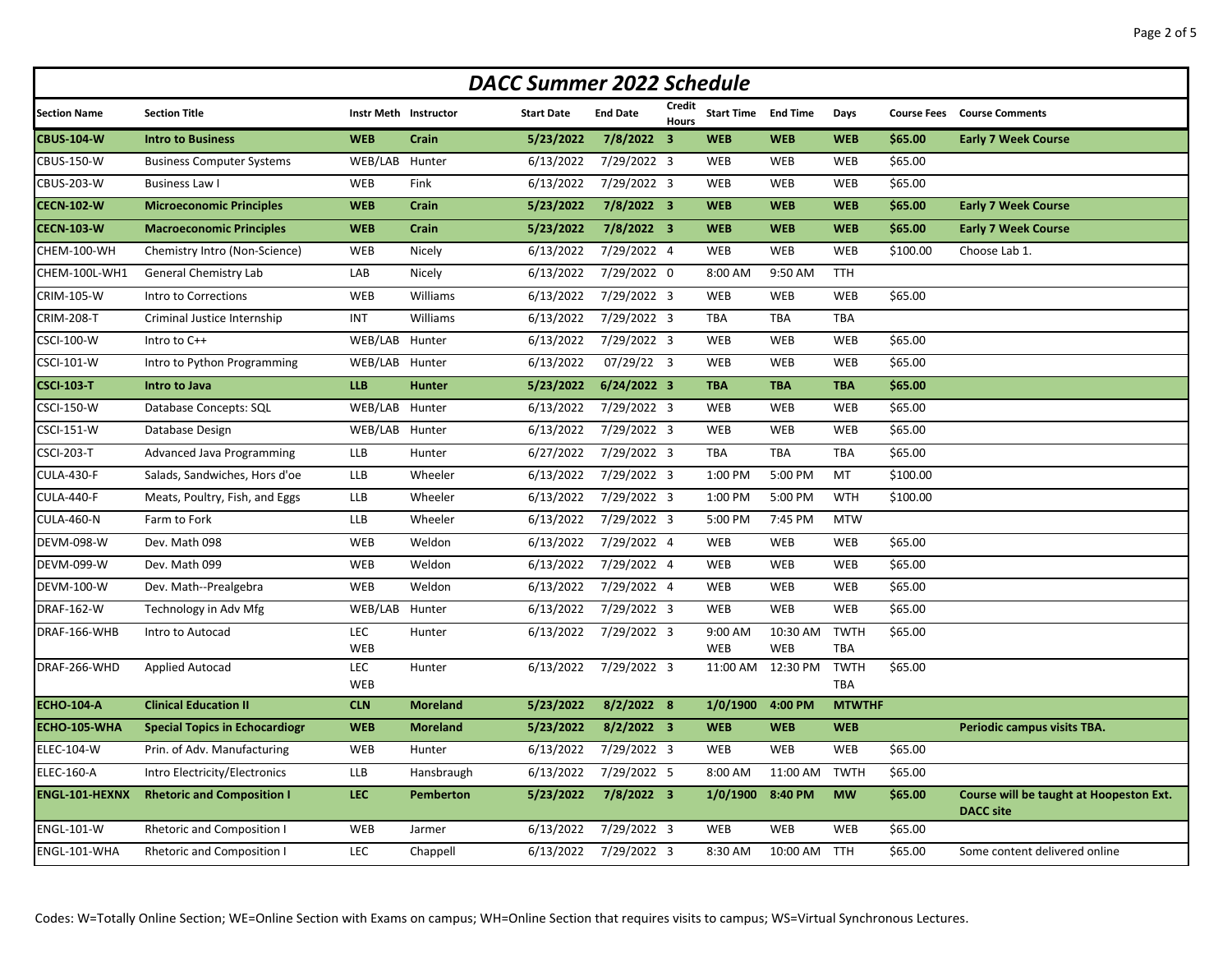| <b>DACC Summer 2022 Schedule</b> |                                    |                       |              |                   |                 |                 |                            |            |                 |         |                                                                         |  |  |
|----------------------------------|------------------------------------|-----------------------|--------------|-------------------|-----------------|-----------------|----------------------------|------------|-----------------|---------|-------------------------------------------------------------------------|--|--|
| <b>Section Name</b>              | <b>Section Title</b>               | Instr Meth Instructor |              | <b>Start Date</b> | <b>End Date</b> | Credit<br>Hours | <b>Start Time End Time</b> |            | Days            |         | <b>Course Fees</b> Course Comments                                      |  |  |
| <b>ENGL-102-W</b>                | <b>Rhetoric and Composition II</b> | WEB                   | Gallagher    | 6/13/2022         | 7/29/2022 3     |                 | WEB                        | <b>WEB</b> | WEB             | \$65.00 |                                                                         |  |  |
| ENGL-102-WHC                     | <b>Rhetoric and Composition II</b> | LEC                   | Chappell     | 6/13/2022         | 7/29/2022 3     |                 | 10:00 AM                   | 11:30 AM   | <b>TTH</b>      | \$65.00 | Some content delivered online                                           |  |  |
| <b>ENGL-121-W</b>                | <b>Communication Skills</b>        | WEB                   | Jarmer       | 6/13/2022         | 7/29/2022 3     |                 | WEB                        | <b>WEB</b> | WEB             | \$65.00 |                                                                         |  |  |
| <b>HIST-112-W</b>                | <b>Western Civilization II</b>     | WEB                   | Pate         | 6/13/2022         | $7/29/2022$ 3   |                 | WEB                        | <b>WEB</b> | WEB             | \$65.00 |                                                                         |  |  |
| <b>HIST-151-W</b>                | U.S. History to 1865               | WEB                   | Pate         | 6/13/2022         | 7/29/2022 3     |                 | WEB                        | <b>WEB</b> | <b>WEB</b>      | \$65.00 |                                                                         |  |  |
| <b>HIST-151-WX</b>               | U.S. History to 1865               | <b>WEB</b>            | Pate         | 5/23/2022         | $6/10/2022$ 3   |                 | <b>WEB</b>                 | <b>WEB</b> | <b>WEB</b>      | \$65.00 | <b>Early Summer 3 Week Course.</b>                                      |  |  |
| <b>HIST-152-W</b>                | U.S. History Since 1865            | WEB                   | Pate         | 6/13/2022         | 7/29/2022 3     |                 | WEB                        | WEB        | WEB             | \$65.00 |                                                                         |  |  |
| <b>HIST-152-WX</b>               | <b>U.S. History Since 1865</b>     | <b>WEB</b>            | Pate         | 5/23/2022         | $6/10/2022$ 3   |                 | <b>WEB</b>                 | <b>WEB</b> | <b>WEB</b>      | \$65.00 | <b>Early Summer 3 Week Course.</b>                                      |  |  |
| <b>HLTH-101-W</b>                | Contemporary Health                | WEB                   | Witherspoon  | 6/13/2022         | 7/29/2022 3     |                 | WEB                        | WEB        | WEB             | \$65.00 |                                                                         |  |  |
| HLTH-102-WH                      | First Aid and Personal Safety      | <b>LLB</b><br>WEB     | McMahon      | 6/13/2022         | 7/29/2022 2     |                 | 5:00 PM                    | 7:00 PM    | W<br><b>TBA</b> | \$65.00 |                                                                         |  |  |
| <b>HLTH-130-W</b>                | Nutrition                          | WEB                   | Crowder      | 6/13/2022         | 7/29/2022 3     |                 | WEB                        | WEB        | WEB             | \$65.00 |                                                                         |  |  |
| <b>HORT-202-T</b>                | Horticulture Internship I          | INT                   | Krabbe       | 6/13/2022         | 7/29/2022 3     |                 | <b>TBA</b>                 | <b>TBA</b> | <b>TBA</b>      |         |                                                                         |  |  |
| <b>HORT-250-T</b>                | Horticulture Internship II         | INT                   | Krabbe       | 6/13/2022         | 7/29/2022 3     |                 | <b>TBA</b>                 | <b>TBA</b> | <b>TBA</b>      |         |                                                                         |  |  |
| <b>HUMN-101-W</b>                | Intro to Humanities                | WEB                   | McConnell    | 6/13/2022         | 7/29/2022 3     |                 | WEB                        | <b>WEB</b> | <b>WEB</b>      | \$65.00 |                                                                         |  |  |
| <b>INFO-174-W</b>                | Intro to Web Design: HTML/CSS      | WEB/LAB Hunter        |              | 6/13/2022         | 7/29/2022 3     |                 | WEB                        | WEB        | <b>WEB</b>      | \$65.00 |                                                                         |  |  |
| <b>INFO-238-W</b>                | Intro to Game Programming          | <b>WEB</b>            | Hunter       | 6/13/2022         | 7/29/2022 3     |                 | WEB                        | <b>WEB</b> | <b>WEB</b>      | \$65.00 |                                                                         |  |  |
| <b>INFO-284-W</b>                | Web Programming: Javascript        | WEB                   | Hunter       | 6/13/2022         | 7/29/2022 3     |                 | <b>WEB</b>                 | <b>WEB</b> | <b>WEB</b>      | \$65.00 |                                                                         |  |  |
| <b>INST-101-E</b>                | <b>Success in College</b>          | <b>LEC</b>            | Sconce       | 6/13/2022         | 7/29/2022 1     |                 | 12:00 PM                   | 12:50 PM   | <b>TTH</b>      |         |                                                                         |  |  |
| <b>INST-101-W</b>                | Success in College                 | WEB                   | Brown        | 6/13/2022         | 7/29/2022 1     |                 | WEB                        | WEB        | <b>WEB</b>      | \$65.00 |                                                                         |  |  |
| <b>INST-101-WR</b>               | <b>Success in College</b>          | <b>WEB</b>            | <b>Crain</b> | 5/23/2022         | $7/8/2022$ 1    |                 | <b>WEB</b>                 | <b>WEB</b> | <b>WEB</b>      | \$65.00 | <b>Early 7 Week Course</b>                                              |  |  |
| <b>INST-110-W</b>                | <b>Online Learning Orientation</b> | WEB                   | Hoover       | 6/13/2022         | 7/29/2022 0     |                 | <b>WEB</b>                 | WEB        | <b>WEB</b>      |         |                                                                         |  |  |
| JRNM-112-W                       | Intro to Mass Media                | WEB                   | Wyckoff      | 6/13/2022         | 7/29/2022 3     |                 | WEB                        | WEB        | WEB             | \$65.00 |                                                                         |  |  |
| LITR-105-W                       | Intro to Film                      | WEB                   | Holden       | 6/13/2022         | 7/29/2022 3     |                 | WEB                        | WEB        | WEB             | \$65.00 |                                                                         |  |  |
| <b>MATH-107-WE</b>               | App. Math. Concepts                | WEB                   | Larson       | 6/13/2022         | 7/29/2022 5     |                 | WEB                        | WEB        | WEB             | \$65.00 | This course requires campus visits for<br>exams.                        |  |  |
| MATH-108-W                       | Intermediate Algebra               | WEB                   | Hardwidge    | 6/13/2022         | 7/29/2022 4     |                 | <b>WEB</b>                 | <b>WEB</b> | <b>WEB</b>      | \$65.00 |                                                                         |  |  |
| <b>MATH-111-A</b>                | College Algebra                    | LEC                   | Larson       | 6/13/2022         | 7/29/2022 5     |                 | 8:30 AM                    | 10:50 AM   | <b>MTWTH</b>    |         |                                                                         |  |  |
| <b>MATH-111-WE</b>               | College Algebra                    | WEB                   | Chen         | 6/13/2022         | 7/29/2022 5     |                 | WEB                        | <b>WEB</b> | <b>WEB</b>      | \$65.00 | This course requires campus visits for<br>exams.                        |  |  |
| <b>MATH-114-W</b>                | Trigonometry                       | WEB                   | Chen         | 6/13/2022         | $7/29/2022$ 3   |                 | WEB                        | <b>WEB</b> | <b>WEB</b>      | \$65.00 |                                                                         |  |  |
| <b>MATH-115-W</b>                | <b>Survey of Statistics</b>        | <b>WEB</b>            | <b>York</b>  | 5/23/2022         | 7/29/2022 3     |                 | <b>WEB</b>                 | <b>WEB</b> | <b>WEB</b>      | \$65.00 | This is a 10 week, early start course.                                  |  |  |
| <b>MATH-115-WN</b>               | <b>Survey of Statistics</b>        | <b>WEB</b>            | Larson       | 5/23/2022         | 7/29/2022 3     |                 | <b>WEB</b>                 | <b>WEB</b> | <b>WEB</b>      | \$65.00 | This is for Nursing students.<br>This is a 10 week, early start course. |  |  |
| <b>MATH-116-W</b>                | Math in Society                    | WEB                   | Anderson     | 6/13/2022         | 7/29/2022 3     |                 | WEB                        | <b>WEB</b> | <b>WEB</b>      | \$65.00 |                                                                         |  |  |

Codes: W=Totally Online Section; WE=Online Section with Exams on campus; WH=Online Section that requires visits to campus; WS=Virtual Synchronous Lectures.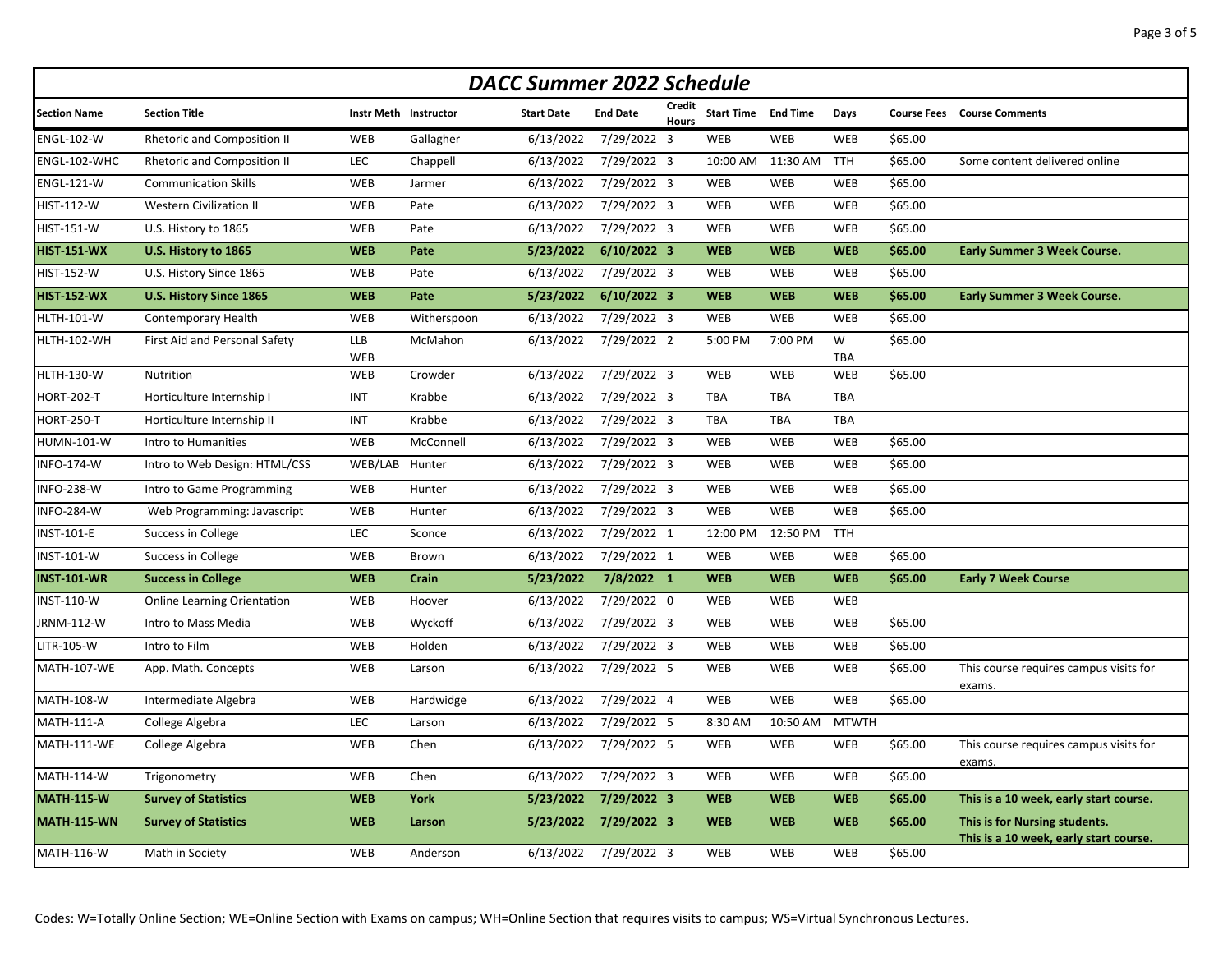| <b>DACC Summer 2022 Schedule</b> |                                   |                          |                 |                   |                         |                 |                        |                        |                         |                    |                                                                        |  |
|----------------------------------|-----------------------------------|--------------------------|-----------------|-------------------|-------------------------|-----------------|------------------------|------------------------|-------------------------|--------------------|------------------------------------------------------------------------|--|
| <b>Section Name</b>              | <b>Section Title</b>              | Instr Meth Instructor    |                 | <b>Start Date</b> | <b>End Date</b>         | Credit<br>Hours | <b>Start Time</b>      | <b>End Time</b>        | Days                    | <b>Course Fees</b> | <b>Course Comments</b>                                                 |  |
| <b>MATH-161-W</b>                | <b>Statistics</b>                 | <b>WEB</b>               | <b>York</b>     |                   | 5/23/2022 7/29/2022 3   |                 | <b>WEB</b>             | <b>WEB</b>             | <b>WEB</b>              | \$65.00            | This is a 10 week early start course.                                  |  |
| MATT-104-W                       | <b>Business Mathematics</b>       | <b>WEB</b>               | Springer        | 6/13/2022         | 7/29/2022 3             |                 | WEB                    | WEB                    | WEB                     | \$65.00            |                                                                        |  |
| MATT-132-WHB                     | <b>Elementary Technical Math</b>  | LEC                      | Jun             | 6/13/2022         | 7/29/2022 4             |                 | 9:00 AM                | 10:30 AM               | <b>MW</b>               | \$65.00            |                                                                        |  |
|                                  | <b>Technical Mathematics I</b>    | WEB                      |                 |                   |                         |                 | WEB                    | WEB                    | <b>TBA</b>              |                    |                                                                        |  |
| MATT-133-WHD                     |                                   | <b>LEC</b><br><b>WEB</b> | Jun             | 6/13/2022         | 7/29/2022 4             |                 | 11:00 AM<br><b>WEB</b> | 12:30 PM<br><b>WEB</b> | <b>MW</b><br><b>TBA</b> | \$65.00            |                                                                        |  |
| <b>MEDA-200-T</b>                | <b>Clinical/Office Internship</b> | <b>INT</b>               | <b>Milam</b>    | 5/23/2022         | $7/29/2022$ 3           |                 | <b>TBA</b>             | <b>TBA</b>             | <b>TBA</b>              |                    |                                                                        |  |
| <b>MEDA-210-W</b>                | <b>Medical Ethics</b>             | <b>WEB</b>               | Milam           | 6/13/2022         | 7/29/2022 3             |                 | WEB                    | WEB                    | WEB                     | \$65.00            |                                                                        |  |
| MFRG-105-W                       | Intro to Maintenance              | WEB<br>LAB               | Hunter          | 6/13/2022         | 7/29/2022 3             |                 | WEB                    | WEB                    | WEB                     | \$65.00            |                                                                        |  |
| MFRG-161-T                       | <b>Machining II</b>               | LEC                      | Flessner        | 6/13/2022         | 7/29/2022 3             |                 | TBA                    | TBA                    | <b>TBA</b>              | \$65.00            | MUST have Instructor Consent                                           |  |
| <b>MFRG-162-T</b>                | Machine Tools III                 | LAB<br><b>LEC</b><br>LAB | Flessner        | 6/13/2022         | 7/29/2022 3             |                 | <b>TBA</b>             | TBA                    | <b>TBA</b>              | \$65.00            | MUST have Instructor Consent                                           |  |
| MFRG-185-T                       | Supervised Occupational Exp.      | INT                      | Flessner        | 6/13/2022         | $\frac{1}{7}/29/2022$ 3 |                 | TBA                    | TBA                    | <b>TBA</b>              |                    | MUST have Instructor Consent                                           |  |
| MFRG-200-W                       | Industrial Tech Mgt & Quality     | WEB                      | Hunter          | 6/13/2022         | 7/29/2022 3             |                 | <b>WEB</b>             | WEB                    | WEB                     | \$65.00            |                                                                        |  |
| <b>NURS-298-A</b>                | <b>Advanced Nursing III</b>       | <b>LEC</b><br><b>CLN</b> | <b>Childers</b> | 5/23/2022         | 7/29/2022 8             |                 | 1/0/1900               | 2:30 PM                | T<br>W                  | \$150.00           |                                                                        |  |
| <b>PEMW-135-A</b>                | Fitness Center I                  | <b>LLB</b>               | Lopez-Cervantes | 6/13/2022         | 7/29/2022 1             |                 | <b>TBA</b>             | <b>TBA</b>             | <b>TBA</b>              | \$55.00            |                                                                        |  |
| PEMW-135-AHSF                    | <b>Fitness Center I</b>           | <b>LLB</b>               | Lopez-Cervantes | 6/13/2022         | 7/29/2022 1             |                 | TBA                    | TBA                    | TBA                     | \$20.00            |                                                                        |  |
| <b>PEMW-136-A</b>                | Fitness Center II                 | <b>LLB</b>               | Lopez-Cervantes | 6/13/2022         | 7/29/2022 1             |                 | <b>TBA</b>             | TBA                    | <b>TBA</b>              | \$45.00            |                                                                        |  |
| PEMW-136-AHSF                    | <b>Fitness Center II</b>          | <b>LLB</b>               | Lopez-Cervantes | 6/13/2022         | 7/29/2022 1             |                 | TBA                    | <b>TBA</b>             | TBA                     | \$20.00            |                                                                        |  |
| <b>PEMW-137-A</b>                | Fitness Center III                | <b>LLB</b>               | Lopez-Cervantes | 6/13/2022         | 7/29/2022 1             |                 | <b>TBA</b>             | TBA                    | TBA                     | \$55.00            |                                                                        |  |
| PEMW-137-AHSF                    | Fitness Center III                | LLB                      | Lopez-Cervantes | 6/13/2022         | 7/29/2022 1             |                 | TBA                    | <b>TBA</b>             | <b>TBA</b>              | \$20.00            |                                                                        |  |
| <b>PEMW-138-A</b>                | <b>Fitness Center IV</b>          | <b>LLB</b>               | Lopez-Cervantes | 6/13/2022         | $7/29/2022$ 1           |                 | <b>TBA</b>             | <b>TBA</b>             | TBA                     | \$55.00            |                                                                        |  |
| PEMW-138-AHSF                    | Fitness Center IV                 | <b>LLB</b>               | Lopez-Cervantes | 6/13/2022         | 7/29/2022 1             |                 | TBA                    | <b>TBA</b>             | <b>TBA</b>              | \$20.00            |                                                                        |  |
| PHIL-101-W                       | Intro to Philosophy               | WEB                      | Holden          | 6/13/2022         | 7/29/2022 3             |                 | WEB                    | WEB                    | WEB                     | \$65.00            |                                                                        |  |
| PHIL-103-W                       | Ethics                            | WEB                      | Holden          | 6/13/2022         | 7/29/2022 3             |                 | <b>WEB</b>             | <b>WEB</b>             | WEB                     | \$65.00            |                                                                        |  |
| <b>PHYS-142-W</b>                | <b>Physical Science II</b>        | <b>WEB</b>               | Sturgeon        | 6/13/2022         | 7/29/2022 4             |                 | <b>WEB</b>             | <b>WEB</b>             | <b>WEB</b>              | \$65.00            | Students will need to be online for Exams<br>on Tuesdays from 6pm-8pm. |  |
| PHYS-143-W                       | Introduction to Astronomy         | WEB                      | Thompson        | 6/13/2022         | $7/29/2022$ 3           |                 | <b>WEB</b>             | <b>WEB</b>             | WEB                     | \$65.00            |                                                                        |  |
| <b>POLI-150-W</b>                | American Government               | WEB                      | Hantz           | 6/13/2022         | 7/29/2022 3             |                 | WEB                    | WEB                    | WEB                     | \$65.00            |                                                                        |  |
| <b>POLI-231-W</b>                | <b>State and Local Government</b> | WEB                      | Hantz           | 6/13/2022         | 7/29/2022 3             |                 | WEB                    | WEB                    | WEB                     | \$65.00            |                                                                        |  |
| <b>POLI-238-W</b>                | <b>Comparative Government</b>     | <b>WEB</b>               | Hantz           | 6/13/2022         | 7/29/2022 3             |                 | <b>WEB</b>             | <b>WEB</b>             | WEB                     | \$65.00            |                                                                        |  |
| PSYC-100-A                       | Intro to Psychology               | <b>LEC</b>               | Stamm           | 6/13/2022         | 7/29/2022 3             |                 | 8:30 AM                | 11:30 AM               | <b>TTH</b>              |                    |                                                                        |  |
| PSYC-100-W                       | Intro to Psychology               | WEB                      | Wade            | 6/13/2022         | 7/29/2022 3             |                 | WEB                    | <b>WEB</b>             | WEB                     | \$65.00            |                                                                        |  |
| PSYC-101-W                       | Child Development                 | WEB                      | Pate            | 6/13/2022         | 7/29/2022 3             |                 | WEB                    | <b>WEB</b>             | WEB                     | \$65.00            |                                                                        |  |

Codes: W=Totally Online Section; WE=Online Section with Exams on campus; WH=Online Section that requires visits to campus; WS=Virtual Synchronous Lectures.